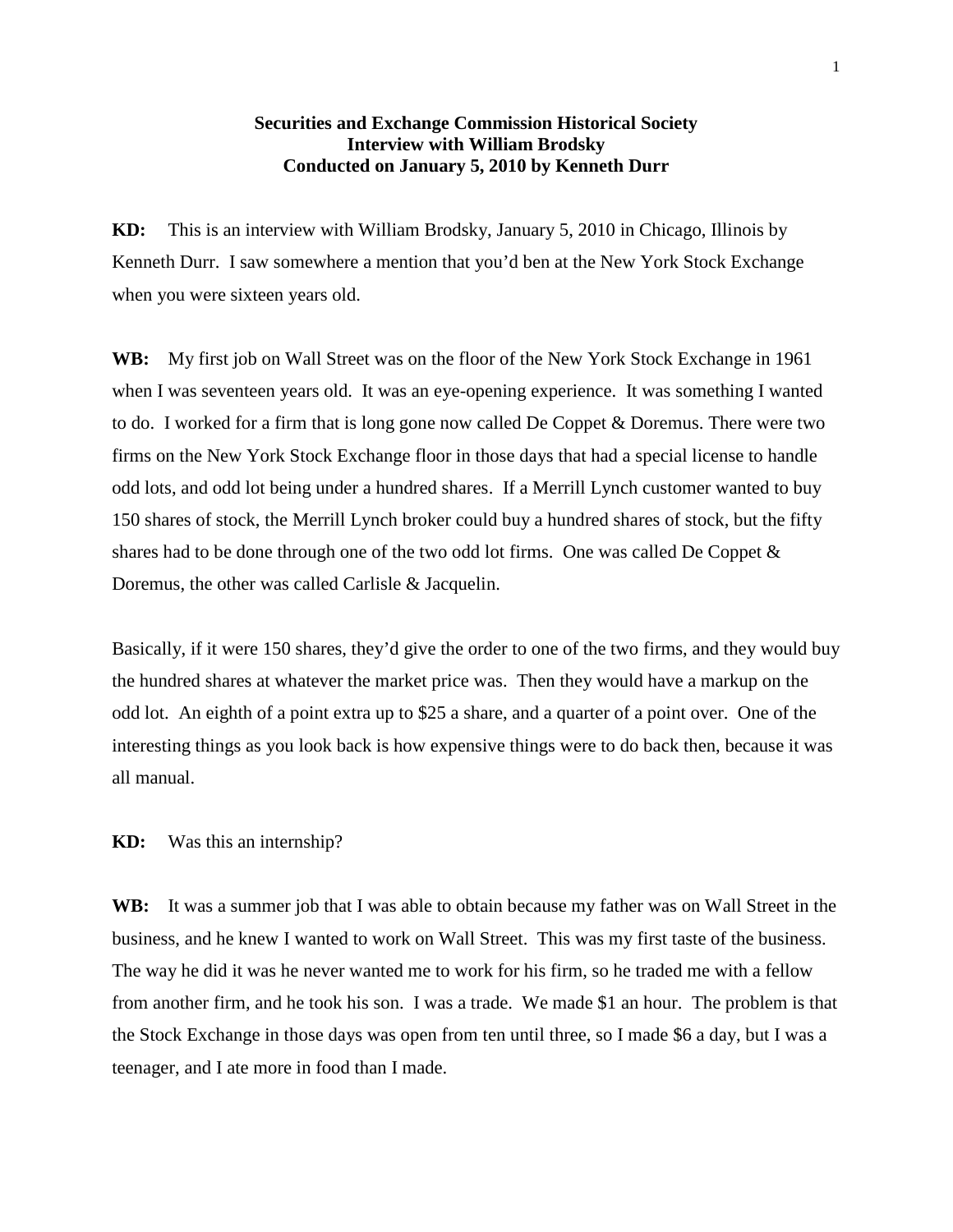**KD:** Then you went to Syracuse. It sounds like you were determined to work in the finance industry. But you got a law degree. What was your thinking behind that?

**WB:** Yes. At that time, my orientation was to have a law degree for the value of what a law degree provided, but not necessarily to practice law in a traditional way. In fact, when I graduated from law school, I went to a brokerage firm and was a lawyer at the brokerage firm. I was in what was then called the compliance department, which was a whole new concept back then. Compliance as we know it today is a big part of the industry, but it was not in those days. I had the benefit of being in a small firm and learning a lot about the business from many facets, because the smaller the firm, the more you could interact with different problems and issues.

**KD:** How did you get to the AMEX? Tell me a little bit about that.

**WB:** What happened was that in 1972 and 1973 Wall Street was getting ready for a major change. That was what was called May Day. May Day was the change from fixed to unfixed commissions. The first date was May 1, 1973, when commissions on the trading floor would be unfixed, and then May 1, 1974, when commissions for the public would be unfixed. Commissions for the first time in the history of the stock exchange in New York would be negotiable. The firm I was with, what you might call an institutional boutique, Model Roland & Co., recognized that the new world would be a very difficult place for them to adjust to because they didn't have the capital that some of their big competitors had. Their big competitors were Goldman Sachs, Salomon Brothers and Drexel Burnham.

Those firms were their competitors. The partners, many of whom were approaching retirement age, wanted to find a way to get their capital out, and they were planning to basically sell out. I looked at it, and I said, "This is a time of great turmoil in the business. Why don't I go do something else and wait this period out?" I started looking for jobs, particularly at either the New York Stock Exchange or the American Stock Exchange. I was very fortunate to get a very attractive job offer at the American Stock Exchange, which, at the time, was very highly thought of as a place for professionals to work.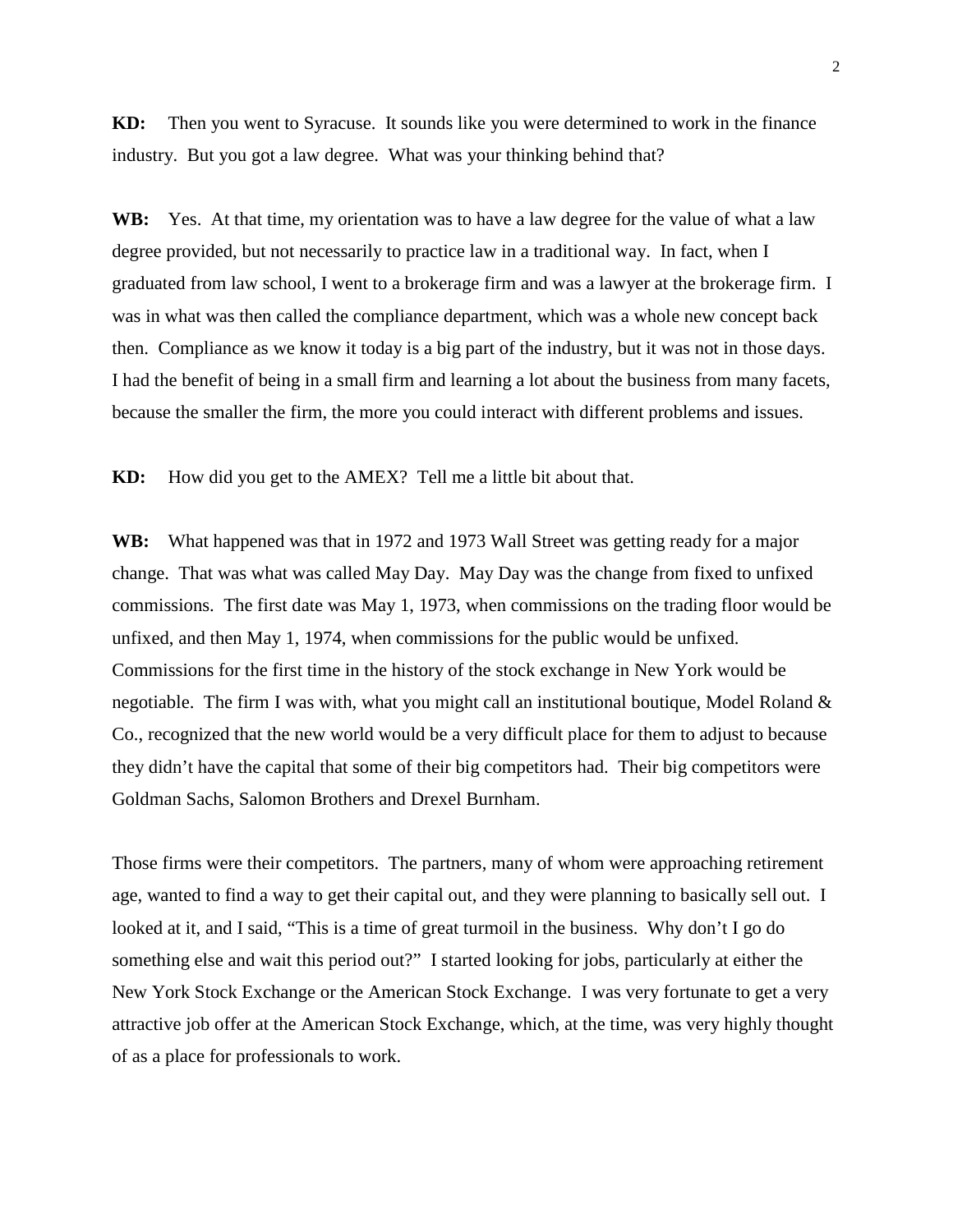Their staff had a very, very good reputation. A lot of the reason was that some of the best and the brightest people who had worked at the SEC in the '60s had gone to the American Stock Exchange, people such as Ralph Saul, Bob Birnbaum and Norman Poser, all of whom worked on the Special Study of the Securities Markets. The chairman and CEO at the time was a wonderful guy named Paul Kolton, who was someone who had come to the American Stock Exchange from the New York Stock Exchange. All those things interested me, and the job was a perfect match for my background because it was the government relations and policy planning area.

Although I went as a lawyer, I wasn't doing what I would call grunt legal work. I was doing policy issues. One of my first assignments was to work with people in Washington on what later became known as the Securities Acts Amendments of 1975, which really laid the groundwork for the national market system, some of which is only now being fully realized in terms of open access and real competition.

The whole goal was to break the monopoly of the New York Stock Exchange, which took more than thirty years. It actually took more than thirty years. I went there in the winter of 1974 – to the American Stock Exchange – in the policy planning area. But a funny thing happened. I had done work at Model Roland to get the firm qualified to become a member of this newfangled exchange in Chicago called the Chicago Board Options Exchange, and I had written an article about the CBOE that had been published in a prestigious securities law journal. Not two months after I joined the American Stock Exchange, they said, "You know, you know something about these new options. We want to get in the business. You can help us do that." Even though I stayed in this policy planning area for a while, I was really part of the new product development team that got the AMEX to be the second exchange in the world to get into options. Actually, options, to a large extent, saved the AMEX decades later.

**KD:** What was that task about? What were your priorities, and what were the steps you ran through in terms of getting AMEX up into the world of options?

WB: There were two challenges. The two biggest challenges were that, one, the old-timers of the AMEX thought of themselves as a stock exchange and looked down on options as being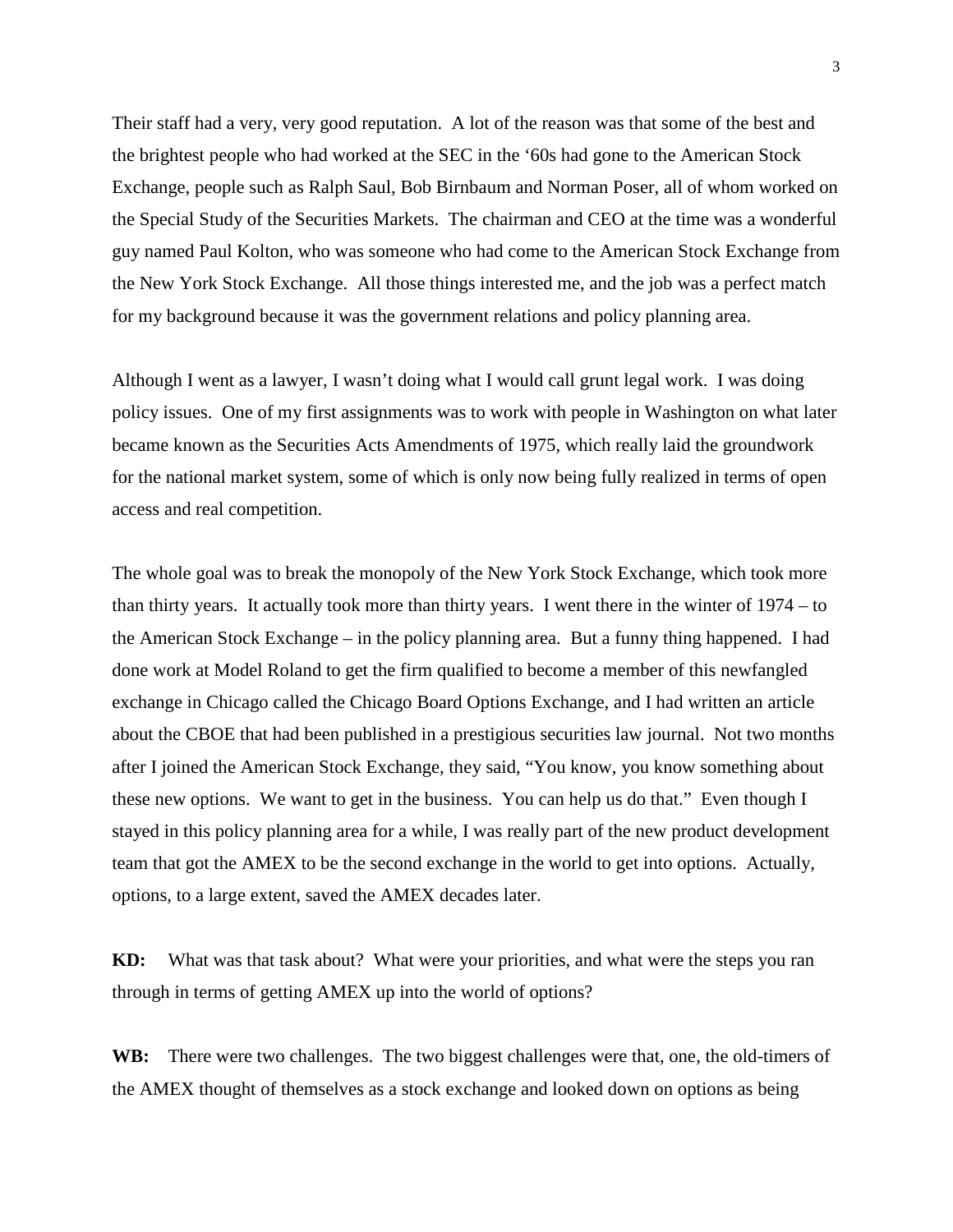something unseemly. That was a big hurdle. What I did is, I ultimately became head of the option division at thirty-two years of age, and I assembled a team of people who worked for me, and we were what I would call an exchange within the exchange, because the stock people wanted nothing to do with us, including the traders, by the way, on the floor.

The second thing was that one of the biggest impediments was the SEC. The SEC was a very difficult impediment in terms of getting the CBOE launched. The CBOE was, in fact, the first exchange created and approved by the SEC since its creation in 1934! I think it took five years. When the AMEX came in, the SEC was equally challenging in terms of all the hurdles that we had to traverse. One of the most interesting things that the SEC did is that the CBOE, at the time, was in the business for a year and a half, and it wanted to expand the amount of options it offered, and they wanted to get into put trading.

The AMEX, on the other hand, wanted to get into the business. The SEC said, "Look, CBOE, if you want to expand, and AMEX, if you want to get into the business, what we want is basically one clearing house." This was a very novel concept because, at that point in time, each exchange in the country had its own clearing house. The SEC did something that probably, in a traditional legal sense, was completely illegal, but they used their persuasive powers because they had the power to approve a new exchange, or the rules to create an option division within an exchange, and they basically forced the AMEX and the CBOE to make a deal.

In exchange for the ability to expand, the CBOE let AMEX become a 50 percent owner of this new clearing entity, which had been the CBOE Clearing Corp., and it became the Options Clearing Corp., which today is the largest derivative clearing house in the world. It has an exemplary record, and it was built, not only on the foundation of what CBOE started, but it was because of the AMEX trying to get into the business that it became more mutualized and served all exchanges.

**KD:** Was the Pacific Exchange coming in at that point too?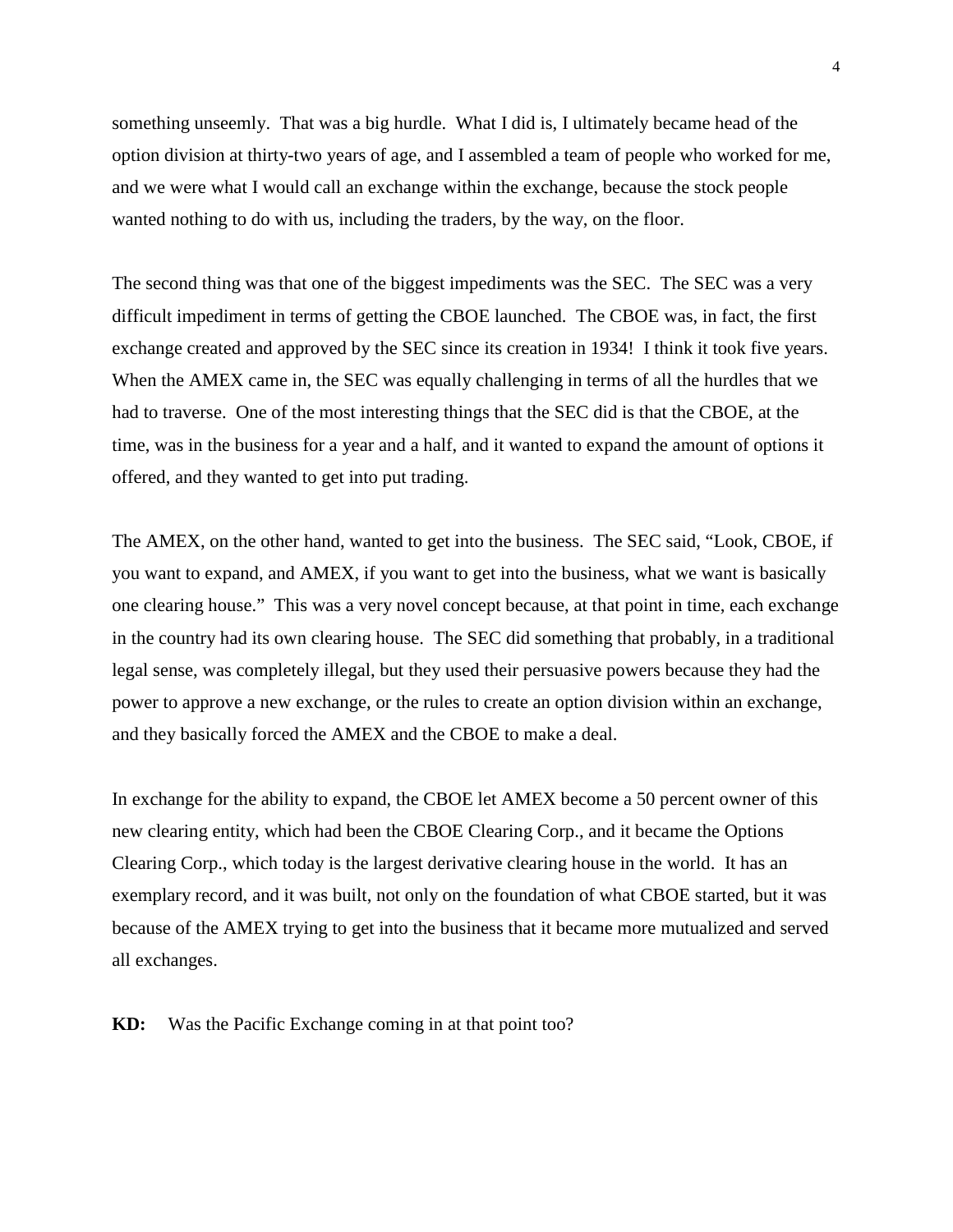**WB:** In the sequence of things, the Philadelphia Exchange came next. They were third. Then the Pacific Exchange was fourth. Then later, the Midwest Stock Exchange was fifth. Unfortunately for them, they came in late, and they got out early. The New York Stock Exchange, which had looked completely down on options, came in even later, and later sold out to the CBOE in 1997 because Grasso, in those days, didn't want anything to do with options. It turns out now that if you look at the business plan of the New York Stock Exchange and NASDAQ, options are vital and a very, very important part of not only the growth of these multiline exchanges, but a very big part of their profitability.

**KD:** You were talking about the SEC and some of the challenges they put up. You would have been trying to get the AMEX options business really moving when the SEC puts in the freeze on options. One would think that would be a difficult thing to have happen to your business. Tell me a little bit about how you deal with that period.

**WB:** That was 1978, and I think what drove it was that the SEC realized that the option business was growing faster than they could really cope with it, and so they decided to impose what was known as the options moratorium. It gave the SEC a breather where they could get their arms more around the business, and it was a big blow to those of us in the business because there was a large demand from customers. In fact, one of my fondest recollections of running the option business at AMEX in the '70s was that, as a stock exchange, we felt if we listed an option on a company, we would write them a letter and say, "Congratulations, we have great news, we're going to list options on your stock."

As head of the option division, I'd sign the letters, and I would get the most irate phone calls from the CEOs of these public companies, like, "How dare you?" and, "You don't have the right to do that," and "We don't want options on our stock." By the time I left the AMEX four or five years later, companies were begging us to list options on their stocks because what was developing was a two-tier market. Companies that had options on their stocks realized greater liquidity and more investor interest because options enhanced the ability of investors to use those stocks as investment vehicles. It was an interesting thing to see this sea change from belligerence to, "How do we get options on our stock listed?"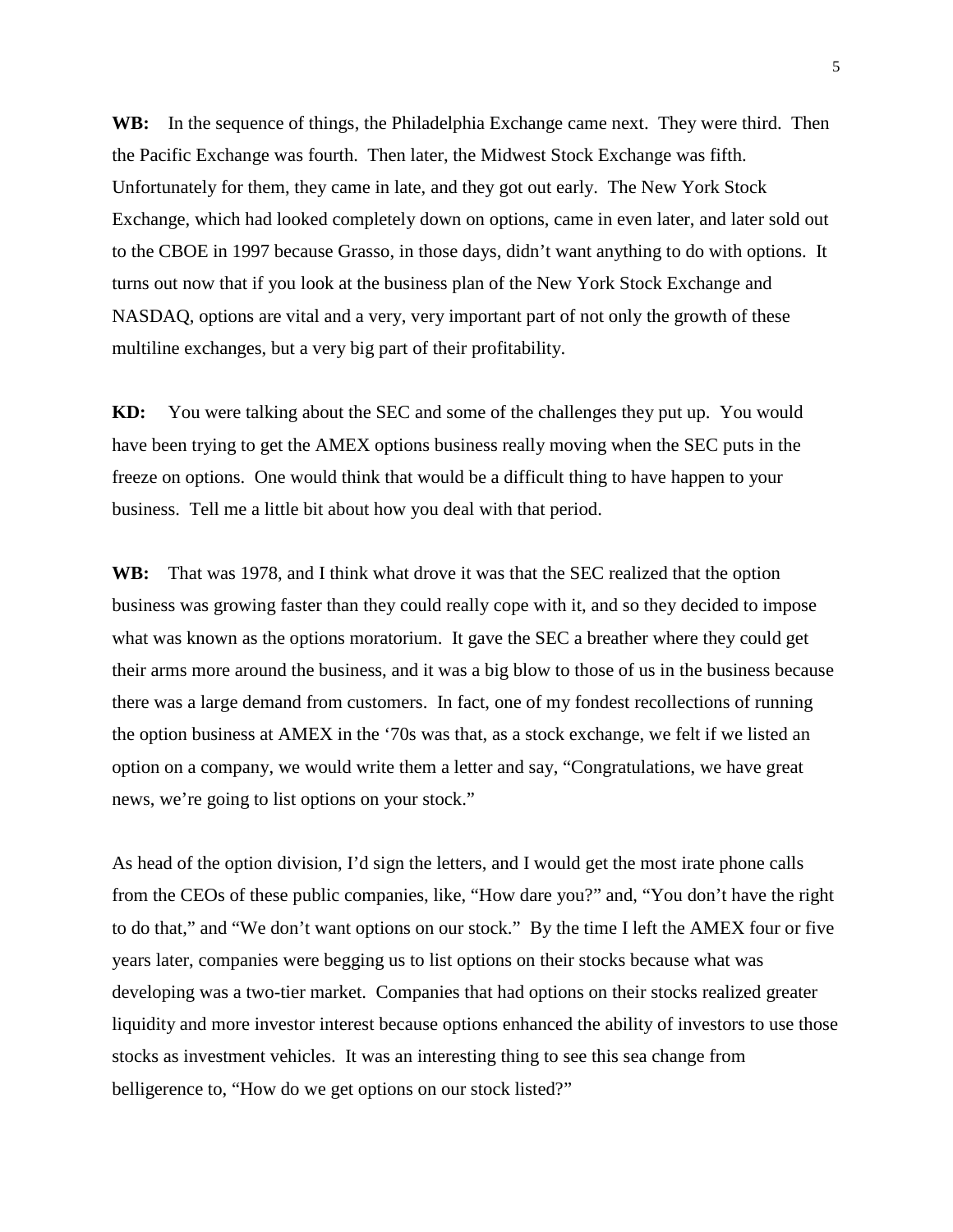**KD:** What was behind the belligerence?

**WB:** Belligerence was lack of knowledge.

**KD:** Was there a sense that you're gambling on their company?

**WB:** I think there was the gambling aspect, but I think it was also the term at the time was the tail's wagging the dog, those kind of concepts, because there wasn't a lot of empirical data. People didn't have years of experience. In those days, the only options that traded on exchanges were on U.S. exchanges, and there just wasn't a lot of analytical information on these things.

**KD:** This sea change, you saw that by the time you decided to leave the AMEX. Things were chugging along pretty well there.

**WB:** I was very happy at the AMEX, and looked at having a pretty good long career there. But a headhunter from Chicago came my way and said to me that there was an exchange in Chicago that was interested in hiring me to be chief operating officer. In addition, they had just secured a license from Standard & Poor's to trade futures on the S&P 500 index. Here I was, thirty-eight years old, and I looked at my future at the AMEX, which although it was good, there were several people ahead of me, including Arthur Levitt who was chairman and CEO at the time, and I said, 'These people are not going anywhere. This is an opportunity to leapfrog my career." The biggest challenge for me was to move my family to Chicago because we were dyed-in-the-wool New Yorkers. The idea of picking everything you ever knew and learned and moving to Chicago was a big deal.

What made it easier was that, for my seven or eight years at the AMEX in the options industry, I was on the board of the Options Clearing Corp., as the AMEX's representative. I would come to Chicago every other month for board meetings. I knew that Chicago was not only a nice city, but what was even more important was that the culture of Chicago and its intense interest in building derivatives on options and futures, on financial instruments, was quite remarkable. I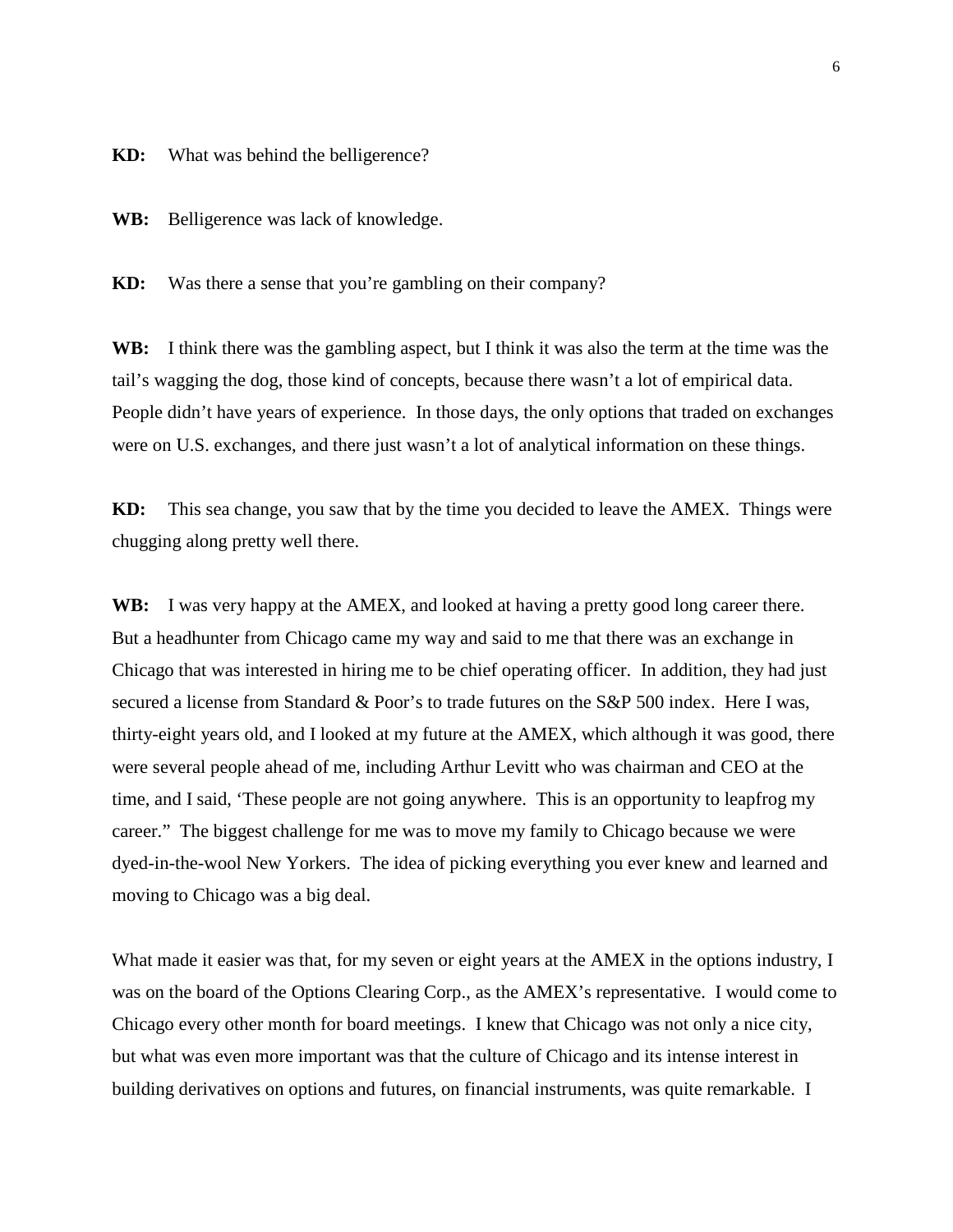had gotten to know the people in Chicago and from a professional point of view I knew that the action, the innovation and the growth in futures and options was Chicago.

When I finally accepted the position to come to the CME, which was in August of 1982, people in New York looked at me like I was crazy. "What are you doing? You're leaving the center of finance, the capital of the financial world, to move to the wild west." I understood something they didn't, which was that the real innovation was happening in Chicago. I went to the CME because of stock index futures and the opportunity to grow professionally of running the exchange, because the chief operating officer at the time really ran the exchange.

**KD:** Was the S&P 500 futures the first really big stock index?

**WB:** It was the first big stock index future. Actually, the first one to start trading was in Kansas City in February of '82, but the CME was so intent on making it successful that it had a great critical mass of traders, and the S&P 500 was the bigger name. It just bullied its way in terms of sheer determination to build the liquidity and make it work.

**KD:** Did you have a sense that it was going to do that?

WB: When they approached me, they had just started trading, and it was still very embryonic. But I also was impressed by the people at the Exchange, and by the sheer size of the Exchange. When I was at the AMEX, there were about 650 members of the AMEX total. The New York Stock Exchange had, at the time, 1,366 members total. When I joined the CME, they had just created a new index and option market division, which if you combined with the already existing membership ranks that they had more than 2,000 members.

The sheer depth of trading talent was staggering. It was a much more open community than the New York financial community. We used to kid around that if you wanted to become a specialist in the New York Stock Exchange, you had to have a father who was a specialist, whereas in Chicago, people were given much more opportunity to break into the system without any pedigree, without any connections. In that sense, it was uplifting and a breath of fresh air to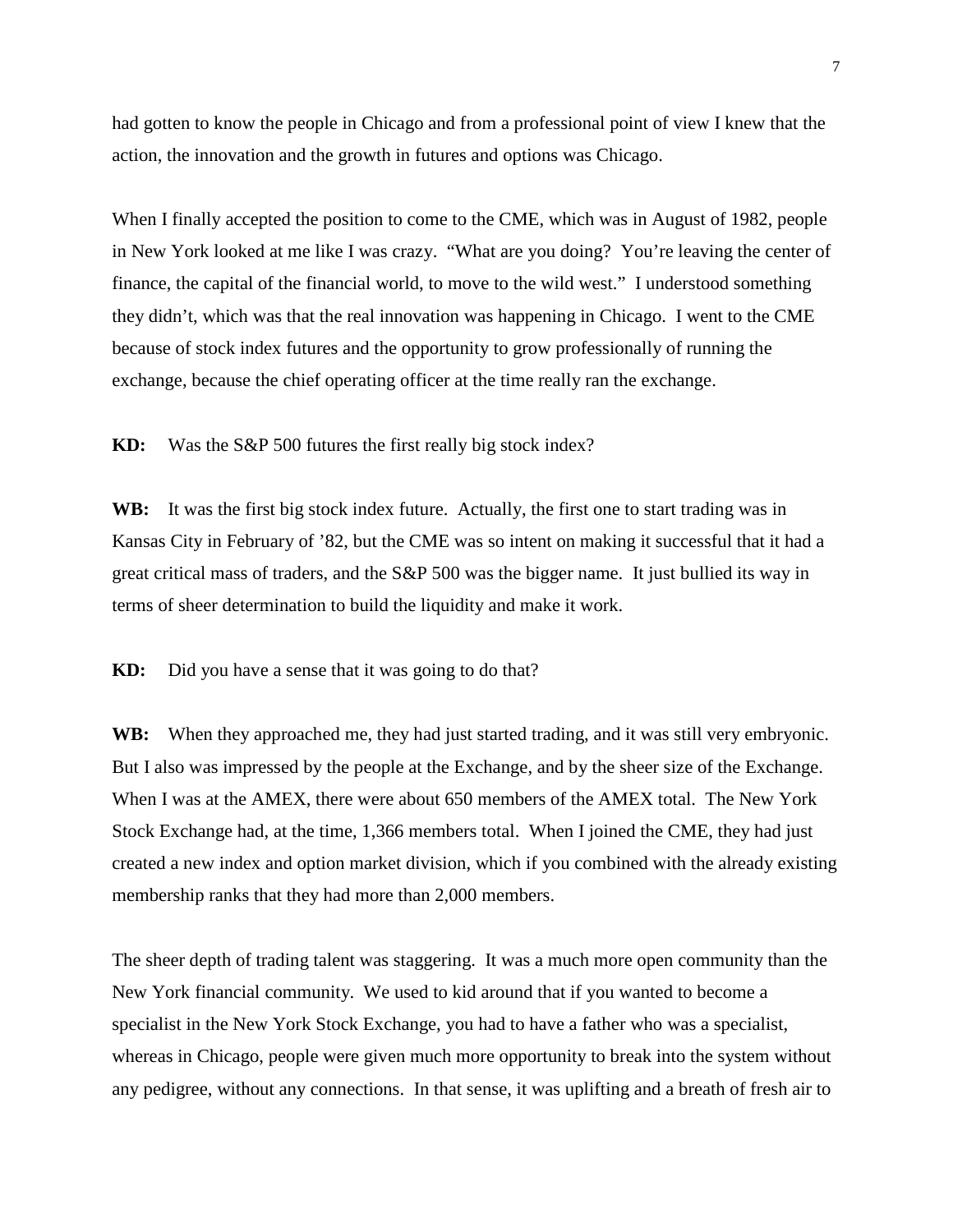see that there was an openness to allowing people who didn't have connections to come in. I think that that was also a hallmark of the Chicago community, much more than the New York community. The New York community was much more closed.

**KD:** Meritocracy.

**WB:** Yes.

**KD:** Leo Melamed would be a good example of that, I guess.

**WB:** He and Jack Sandner actually hired me, and I was very impressed with them. Truthfully, I am still friends with them today. They hired me to come in, and it was under them that I became president of the Exchange in 1985. I became president and CEO June  $1<sup>st</sup>$  of 1985, and come this June, I will have been CEO of two of Chicago's largest exchanges for twenty-five years.

**KD:** Did you take your chief challenge at this point at being to really leverage these stock index futures?

**WB:** The biggest challenge was, literally, education of the financial community. Most people looked at what we had created at the Merc in stock futures as a bunch of wild-eyed pork belly traders trying to interfere with the smooth functioning of the financial markets. It was either distrust or disgust. "Who are these people in Chicago who dare to trade financial instruments?" The New York Stock Exchange, on one hand, as they did with options, looked down on the futures, but it didn't take long for the people there, the leadership there to understand that this was something significant. John Phelan, who was chairman of the New York Stock Exchange at the time, recognized the importance of this and created the New York Futures Exchange.

They started trading futures on the New York Stock Exchange Composite Index as a competitive initiative, but the reality is that the CME not only had a head start and it had the better index, but it also had the determination and the troops, because the New York Stock Exchange was always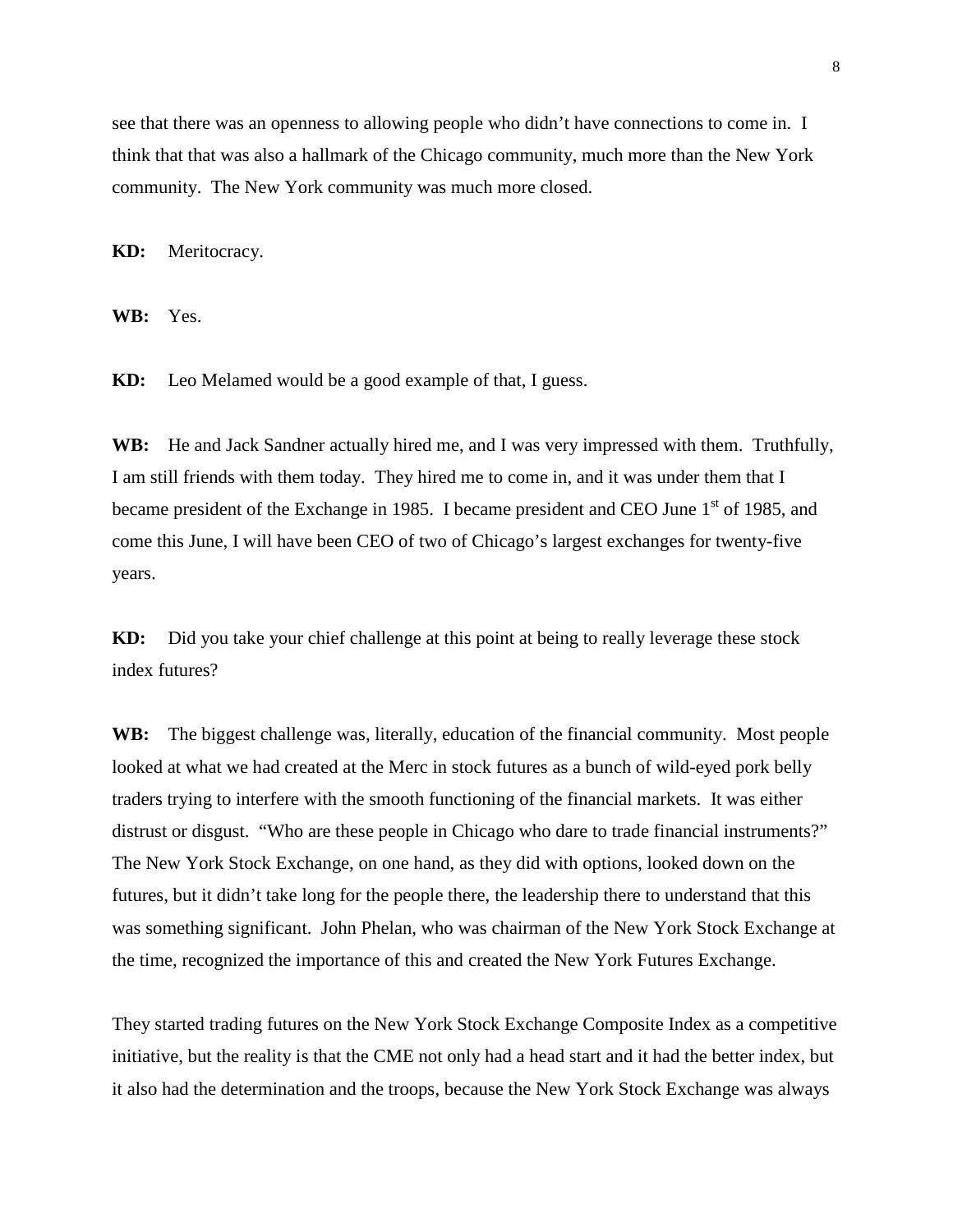wedded to the way they always did things. They believed they needed specialists. It was based on a much more rigid approach to a business structure.

There was a feeling for a while, that the sheer fact that it was New York would overtake it. In fact, they tried to trade Treasury bond futures. They even hired the president of the CBOE, Bill Smith, to become president of the New York futures exchange. That was a real New York-Chicago brawl of sorts, but it didn't in any way take away from the underlying economic value of using a stock index future as both a hedging vehicle and as a substitute for buying the stocks themselves.

In fact, one of the things I found the most fascinating in the early days is I'd been a stockholder of the S&P 500 index fund through Vanguard for many years and as a securities lawyer, I would read the prospectus just to understand how they are explaining the product. Buried in the prospectus early on was the fact that Vanguard was using the S&P 500 future as a way of making sure that they had cash available to the mutual fund holders because, since the fund had to always be invested in stock, they also had to make sure that there was cash available for redemptions. They would use a certain amount of the money in the fund in stock index futures and keep some cash in T bills available for redemption and, therefore, always be fully invested. To me, that was a validation that this is not just for speculation. There are highly legitimate ways of using this vehicle.

**KD:** There were a lot of people saying that up until the market break in '87 when things changed a little bit.

**WB:** There was one major event that preceded that, and that was the phenomenon that was known as triple witching. As soon as stock index futures started to really grow, it became obvious that there was an effect on expiration Fridays on the stock market when the futures and options would expire at the same time, and it was called triple witching. It was the expiration of the individual equity options originally created at the CBOE, but now traded all over. Options on IBM, GE, Microsoft, etcetera. The expiration of stock index options at the CBOE, which CBOE created, which now became the S&P 100 and later the S&P 500 option.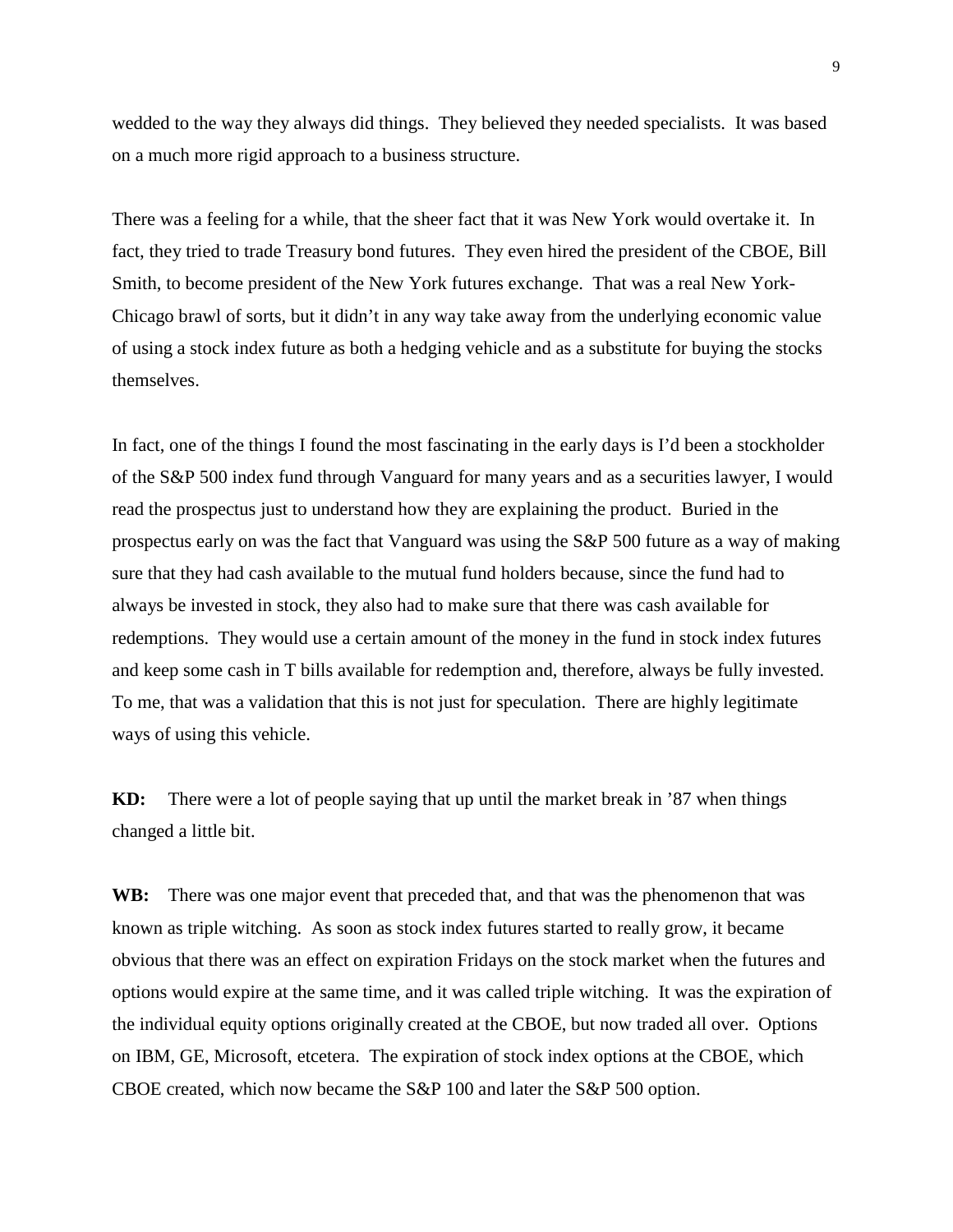Third was the expiration of the futures on the S&P 500. When all those would expire quarterly on the same day at the end of the day, it would create disruption in the stock market because it all happened – "settled" – at the close. The specialist system, quite frankly, was not equipped to handle the enormous volumes, both buying and selling volumes that occurred at the close. At that time, the Merc leadership and the New York Stock Exchange leadership sat down together, and we made a deal that was something that I understood and convinced my Merc colleagues was a legitimate compromise. That was to move the expiration of the stock index futures from the close of the day on Friday – which is the worst time because no one wants to get stuck with the position over a weekend – to the opening of the morning on Friday. That preceded the crash of '87. That was a very important thing because it was a private sector solution to both a real and a perceived problem. Triple witching at that time was a big deal. It was a day where people would quake – "What's going to happen at the close? Is the market going to go up 200, down 200?" We actually solved the problem, and it's good that we did.

Now that was – I can't tell you precisely, but '86, '87 – before the crash of October 19, 1987. Of course, the crash of 1987 was based on a lot of macroeconomic forces, and a lot's been written on it. I could go into it in length, but I think in general, the market was overvalued, interest rates were too high, and I can tell you I knew on Sunday night, based on what was going on in Asia, and even before the opening, based on what was going on in Europe, that we were going to have a terrible, terrible day. I was in the office very early that morning, and it was a terrible, terrible day.

Part of the problem was that there were people who were using portfolio insurance. As with what we've been through recently in terms of a market disruption, people always assume that the liquidity you have when things are calm is going to be there when things are not calm. It was a disastrous day because everyone wanted to sell at the same time, and there weren't enough buyers, literally. Of course, when we had, after the crash's aftermath, a big study by Nick Brady, and a very fine staff run by Bob Glauber up at Harvard, the bottom line of the report was that, lo and behold, Wall Street or the government, through this study, said that these markets, both the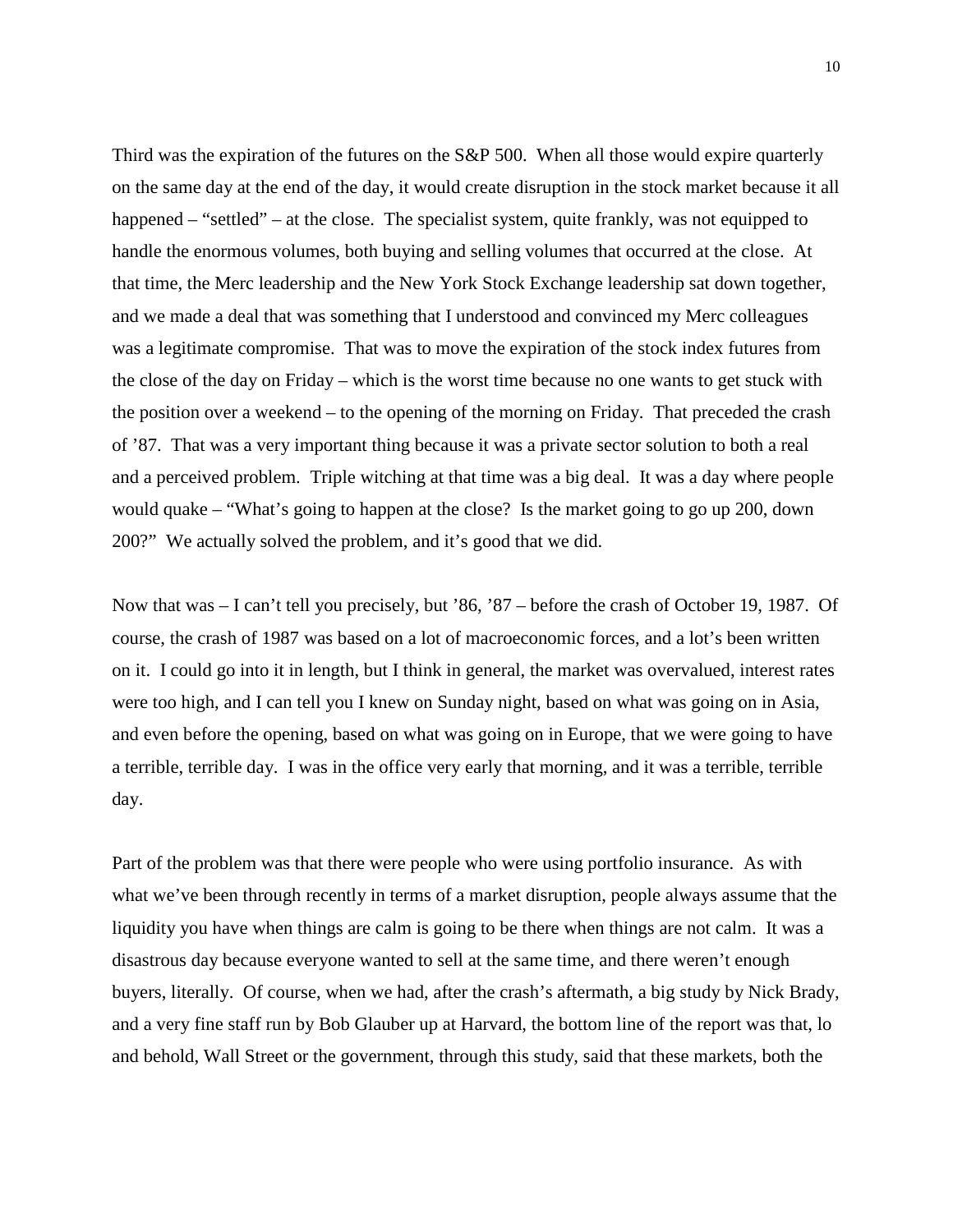futures markets on stock indexes, the options markets and the stock markets, were really one market.

To those of us in Chicago, that was not a surprise. We knew these markets were interconnected. They weren't separate markets. To the New Yorkers who kind of rejected the fact that anything legitimate could ever go on outside of ten blocks away from Wall Street, in fact, the Chicago markets were literally linked to the New York markets, even if the New Yorkers didn't want to acknowledge it.

**KD:** You're trading on the S&P. You're watching the New York Stock Exchange.

**WB:** Not only that. The futures were a leading indicator of what the stock market was going to do, whether it was an hour in advance or a minute in advance, because there was no other similar barometer like it in the past. The Dow or the S&P cash index reflects the process of what has already occurred, where the futures were, basically, a little bit of a predictor of what's going to occur.

**KD:** Nevertheless, and moving out of your time at the Merc, the volume of futures contracts went down tremendously after that. People stopped being involved. You've got the SEC and David Ruder saying it's all the futures' fault. How did you dig your way out of that?

**WB:** I testified in Congress a lot during that period, and David Ruder and I locked horns a lot. One of the frustrations I've always had is that the SEC has been run by too many lawyers. In this case, I'm proud that I'm a lawyer because I feel I can criticize lawyers more easily, but I think it's very important to recognize that markets are economic mechanisms. And unfortunately, when David Ruder said it's all the fault of the futures markets, in my view, he didn't have the facts, and we didn't yet have the Brady report, and we didn't see how these markets were linked.

There also has been and continues to be a certain frustration that the SEC doesn't regulate the stock index futures markets. For example, margin levels were very different in the stock index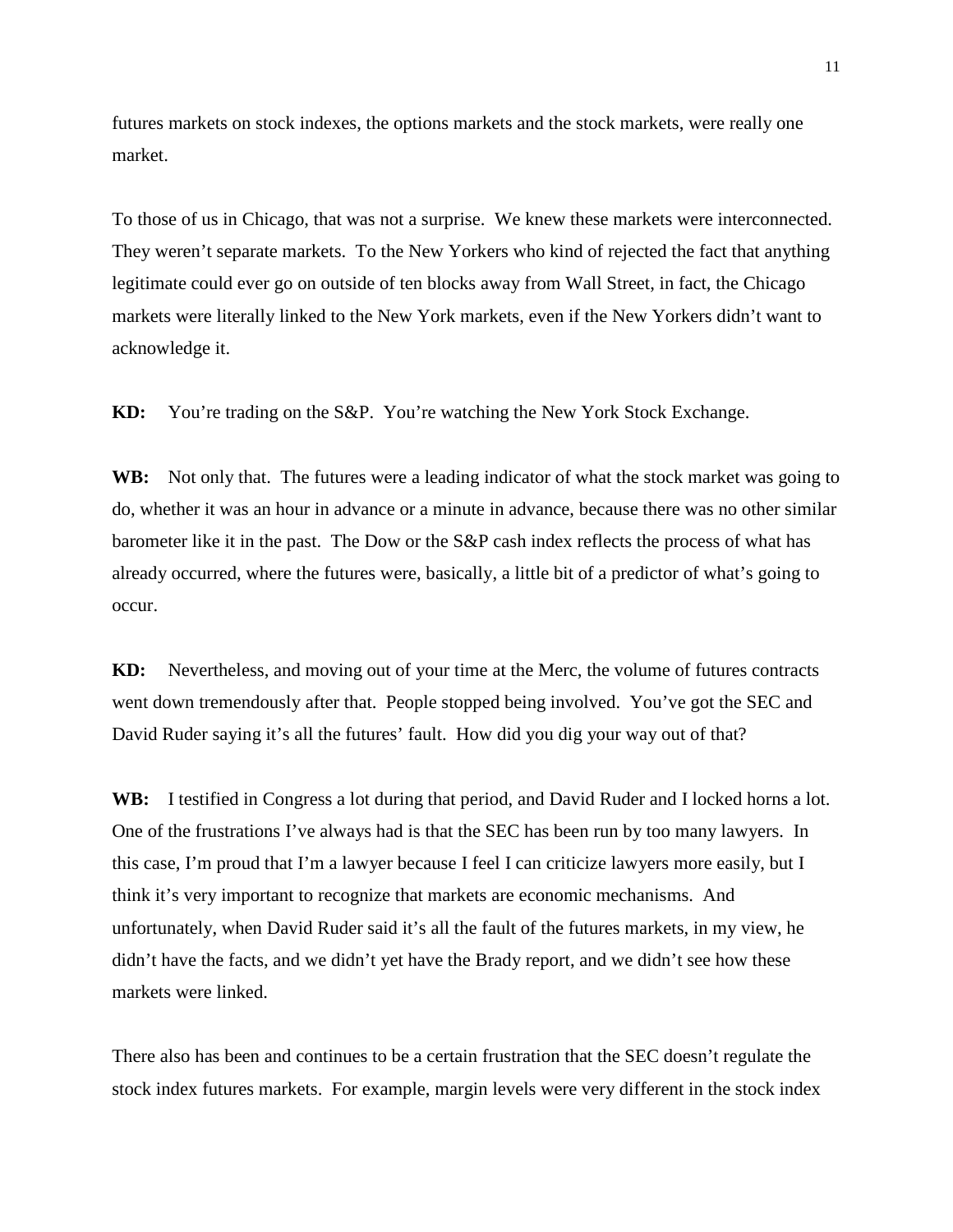futures markets than they were in the comparable options markets. That concept continues today, though much less so, because the U.S. regulatory system grew up in two different ways. The futures markets were regulated by the CFTC and under the Agriculture Committee, and the equity markets under the SEC through what are now the Financial Services and Banking Committees. There's always been a tension. To a certain extent, the SEC was never as vigorous as it should've been in terms of getting jurisdiction in the first place. The famous Shad-Johnson Accord of 1982 kind of solidified that there was going to be this bifurcated structure going forward.

I would say that there were some major issues, clearly, when David Ruder was chairman and certainly when Richard Breeden was chairman of the SEC. But I will tell you, having been at the CME at the time, we fought like crazy to preserve the jurisdiction of the CFTC because we feared that the SEC would not look at these markets in an economic way, but rather in a regulatory way without the real heavy economic orientation that we had on the futures side. That issue still exists today. The SEC is still too dominated by lawyers. I have no hesitance to say it. The CFTC is, on the other hand, dominated by economists. There's probably something in the middle that would probably be a preferable balance, but you're not going to see that happen too easily.

**KD:** You ended up going from the CFTC-regulated Merc into the CBOE with the SEC to deal with. How did that happen? Where did that transition come from?

**WB:** I had been at the CME almost fifteen years, and I was getting offers to come back to New York as well as an offer to come to the CBOE, and I felt that it was time to make a change. I felt that at the stage of my life, I had spent, as I said, almost fifteen years at the CME, and I thought it was time to make a change. I was very glad that the CBOE offer came about. It was kind of a special situation since my most memorable experience of being in the securities business was being head of options at the AMEX. To come to the Exchange that was my arch enemy, at the AMEX was very special and CBOE continues to be the leader of the option industry. Therefore, the offer was a very special and unique opportunity for me.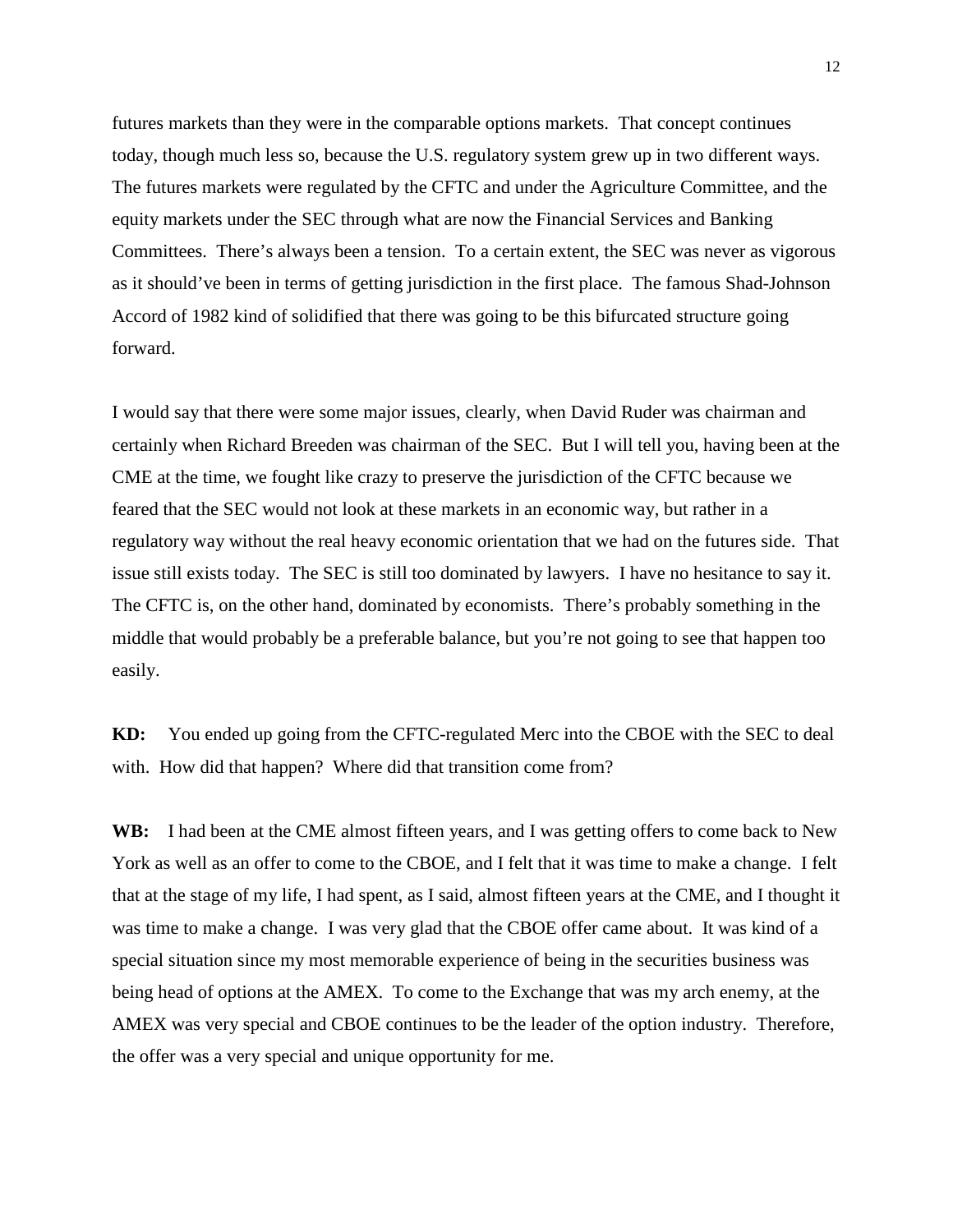## **KD:** What were the strengths that the CBOE had back in the late 1990s?

**WB:** It certainly had the innovative record. CBOE has always been and continues to be the innovator in the option business. At a time where other exchanges, the American Stock Exchange was a very substantial exchange when it competed with the CBOE, and was always number two to the CBOE for many, many years, but the CBOE always innovated, in terms of products, and distinguished itself through investor education and industry leadership. It created the first index options, it pioneered the concept of flex options, which is where you can modify the terms of the option, it created a volatility index in the '90s, and then in the recent decade, we created volatility as a tradable product, both in futures and options. Clearly, CBOE always had the leadership, both in terms of products and in terms of industry leadership in Washington on regulatory issues. I was very aware of that.

Of course, CBOE also had a unique situation. When I came to CBOE, 27 of the 30 Dow stocks were solely listed on the CBOE. Very soon after I joined the CBOE that became an issue between the CBOE and the SEC and the Justice Department – should there be multiple listing of options? When I saw the handwriting on the wall, the thing that I did was to lead the initiative to multiply list options on other exchanges, figuring we ought to do it before the government forces us to do it. That was a very challenging time – I believe that was in 1999. We also knew ISE was coming on board, and they were going to be the first totally electronic exchange, and I felt that we'd be better placed to compete with a really electronic exchange if we were multiply listed, listing options with other exchanges because we would've been better placed competitively.

**KD:** Does this get to the consent decree?

**WB:** What happened was, the Justice Department came to us and said, "Why aren't you multiply listing these options?" My answer to them was, "Look, if there are three gas stations on an intersection corner, why should the government come in and tell me that I have to open a gas station on the fourth corner?" It didn't make sense, particularly since we had all the good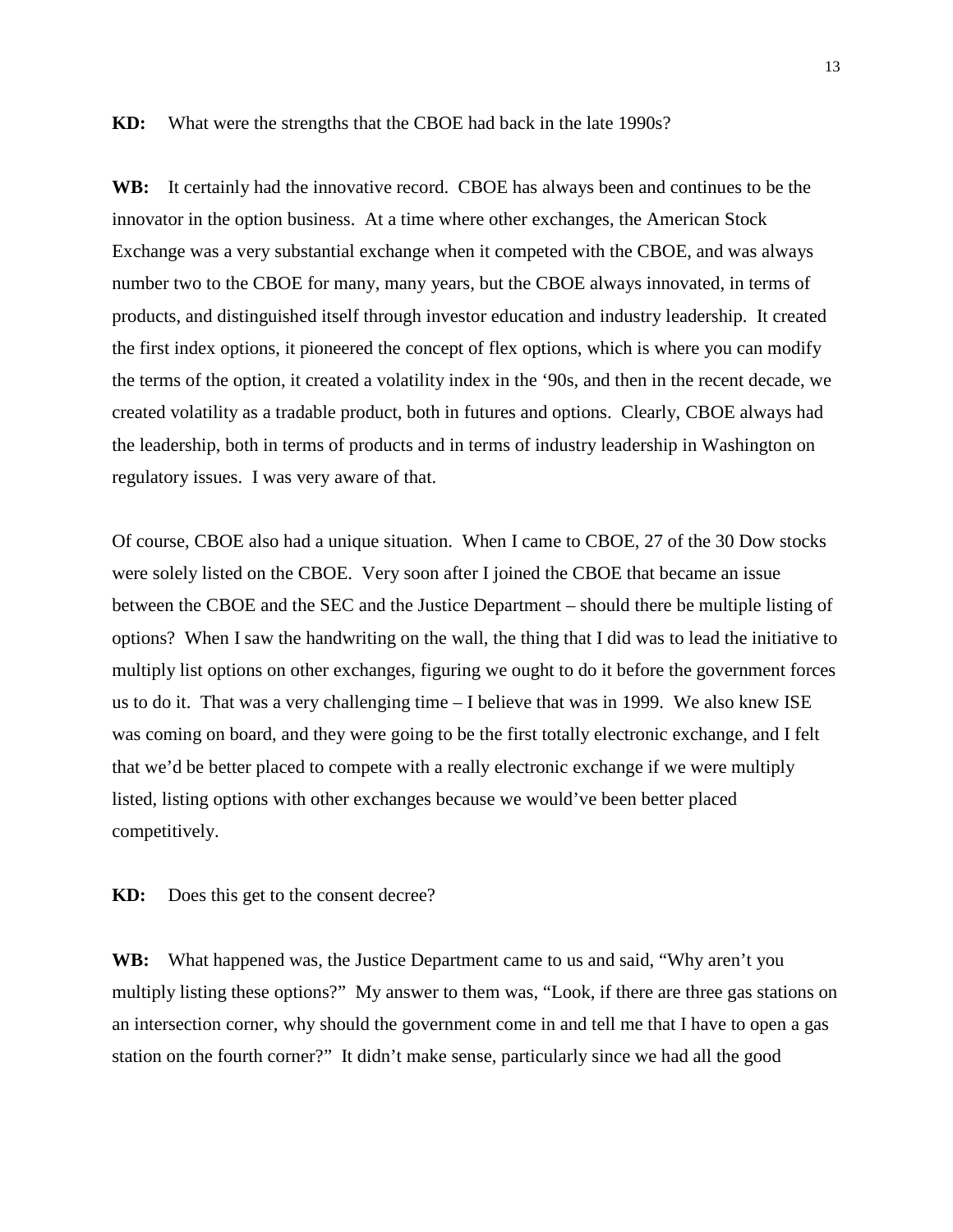products. It wasn't all the same gasoline. We had IBM and GE and Coca-Cola and twentyseven of the Dow stocks.

**KD:** Were the other options exchanges tending to sell other things in order to make their niche?

**WB:** There is a lot of history here. There were incidents back in the '70s where CBOE and AMEX both listed the same option, and there were difficult problems with pricing where customers' orders at say, Merrill Lynch would be sent to one exchange, and from Dean Witter sent to another exchange, and the prices on the same option at the same moment in time were completely out of whack. It wasn't fair to the customer. The SEC was struggling with how to make it more fair to customers, and there wasn't a linkage in the option markets at the time. At a certain point in time, the SEC said, "We're not going to have multiple listing anymore. We're going to have a lottery." The SEC mandated the lottery.

When I arrived at the CBOE, we were operating under this lottery, and then the Justice Department said, "The fact that you have a lottery – we don't care." Basically, the Justice Department ignored the SEC. The SEC was not a player here. Then the SEC reversed itself and basically threatened us. I was the one that initiated the multiple listing just to say to the Justice Department, "Look, we'll do it. Don't tell us what to do; we'll do it." Nevertheless, they wanted, as Joel Klein said to me at the time – because I went in to see him (he was the head of the antitrust division) – and he said, "We want a piece of flesh. Even if you said you're going to multiply list, we don't care. You're going to have to sign a consent decree."

It was very unfair how it was handled because the SEC, in my view, completely abrogated their responsibility here, and basically, let the Justice Department run with it. The SEC never said, "Hey, you know what? We told these exchanges that we're going to have a lottery. We told them implicitly that we have given them protection from the antitrust laws." Therefore, the Justice Department should never have threatened us the way they did. But life is the way it is. I made the deal, we had a consent decree, there were no fines, but we had to sign a consent decree, so we did.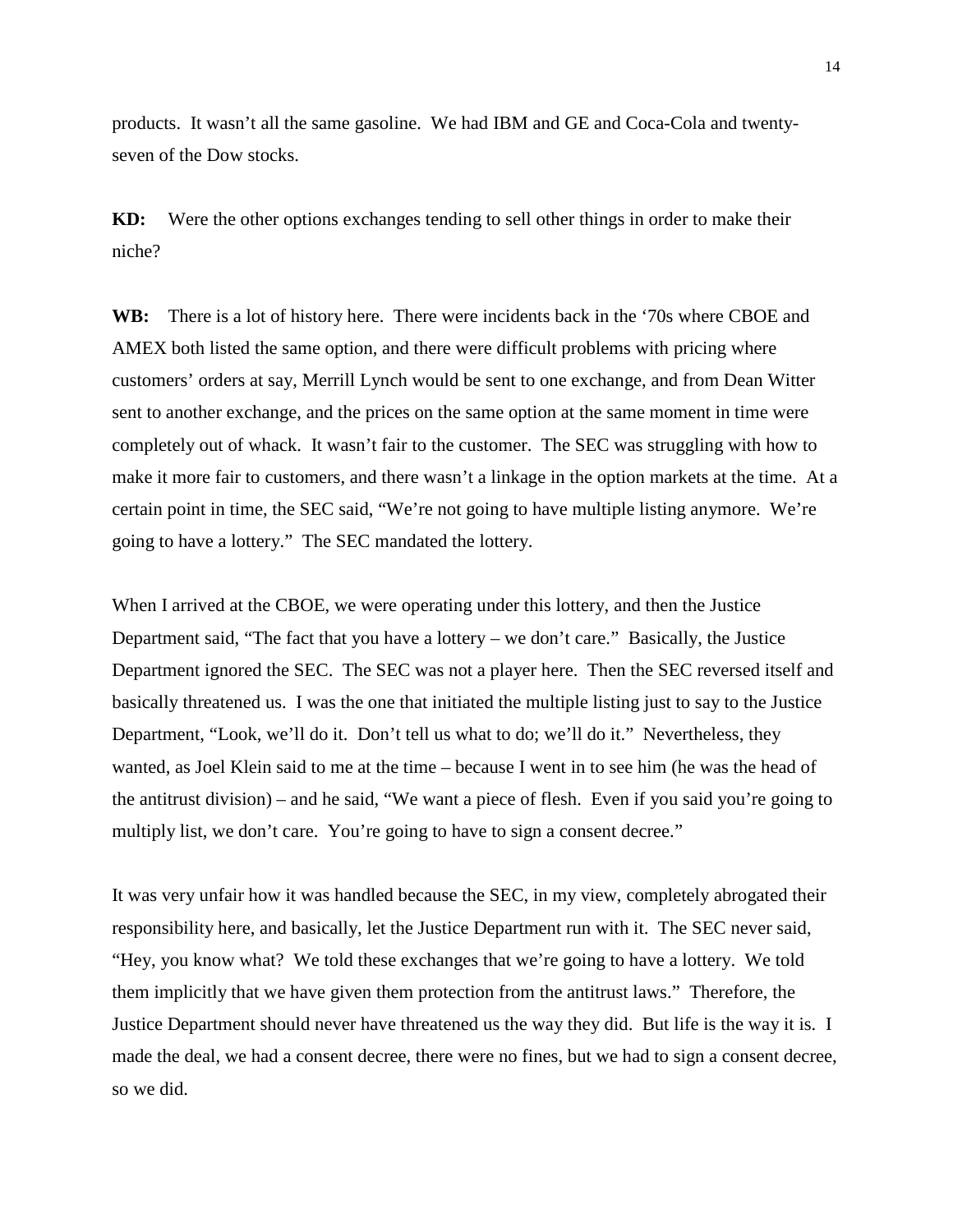**KD:** Did you travel around and talk to the heads of the other exchange and say, "This is what we need to do, do you agree?"

**WB:** No, I couldn't do it. We weren't allowed to do it. We just made a decision one day that we were going to list options on Dell Computer on the Philadelphia Exchange, and Microsoft on the Pacific, and it created a multiple listing war. We knew that we had more to lose than to gain, which is why we hadn't done it in the first place. If you have twenty-seven of thirty Dow stocks and there are five other good options out there, we go after their five, they go after our twentyseven. But we made a business decision to do it as a way of taking the initiative away from the Justice Department because if we hadn't done it, it could've been a lot worse.

**KD:** That was a pretty big step then, changing the whole terms.

**WB:** Right. Again, part of it was tied to the fact that we knew ISE was coming on, that we were going to have compete anyway, and why not just get it over with.

**KD:** A little more about ISE. All the other options exchanges have got the open outcry, they've got the floor. ISE is going to be totally electronic. What did you expect to happen when that came online?

WB: We didn't really know, but what we decided was that we can't allow, as the leading exchange, someone to come up with a new mousetrap and not have a mousetrap of our own. I went to the membership, I think it was in 1999, and literally got authority permission by getting a vote to spend \$50 million – this is more than ten years ago – to build our own electronic trading system. But I had to do it on the condition that I couldn't turn it on unless I went back to the membership for a vote because the floor, in those days, was so powerful. In fact, that's what we did.

When ISE came on, it started slowly, so people said, "Ah, it doesn't mean anything." But with every passing month, they started gaining market share, and gaining and gaining. We then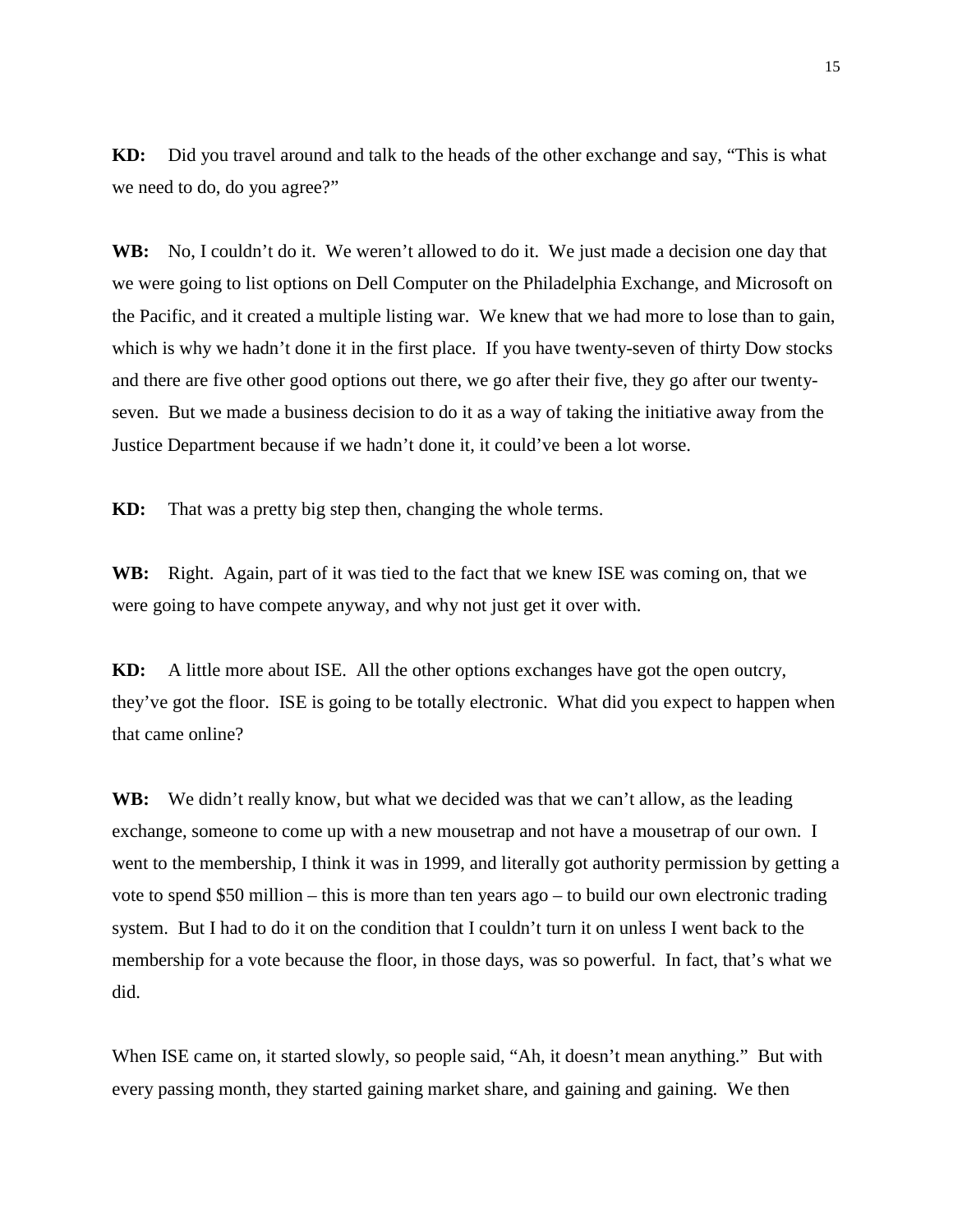modified our plan to have an electronic trading system that we called the hybrid, which was the combination of the new system and the old floor, which then made it necessary to rewrite the system, and we lost two years doing all that. In the meantime, ISE was taking market share from us day by day, week by week, month by month. By the time we were starting to turn on the system, we were now playing catch up because they had gained so much market share.

In fact, as we're speaking now at the beginning of 2010, we are stronger now than we've been vis-à-vis the ISE in more than five years. We have clawed our way back. Once customers got used to trading electronically in the same way that people now make their plane reservations electronically, they don't go back to the old system.

We had lost a lot of business. On the other hand, we're the first exchange to create a true hybrid trading system which actually works. So, although 95 percent of our trades are done electronically, we still do about 25 percent of our volume in open outcry, which is a real testament to what we created when we built our system called the hybrid.

**KD:** Would that have happened had the floor traders not have been so powerful?

**WB:** Well, there was a big fight. I actually have buttons that say, "Brodsky Must Go." They were out to get me because they knew if we succeeded in putting electronics in, that many of them would be out of business. My resolve to compete electronically went back to my days at the AMEX, and my great respect for what CBOE meant as an institution. I was not going to allow CBOE as an institution to slide into an abyss during my tenure because of some narrowminded traders who were only worried about their short-term income. Moreover, the floor traders were not equity owners of the exchange, but they leased their seats from former floor traders who identified with the current floor traders. They did not embrace electronics due to their prior orientation. This is one of the main reasons why we needed to demutualize so that the ownership interests and the institutional interests could be aligned.

**KD:** At this point, what's the attraction for the open outcry system?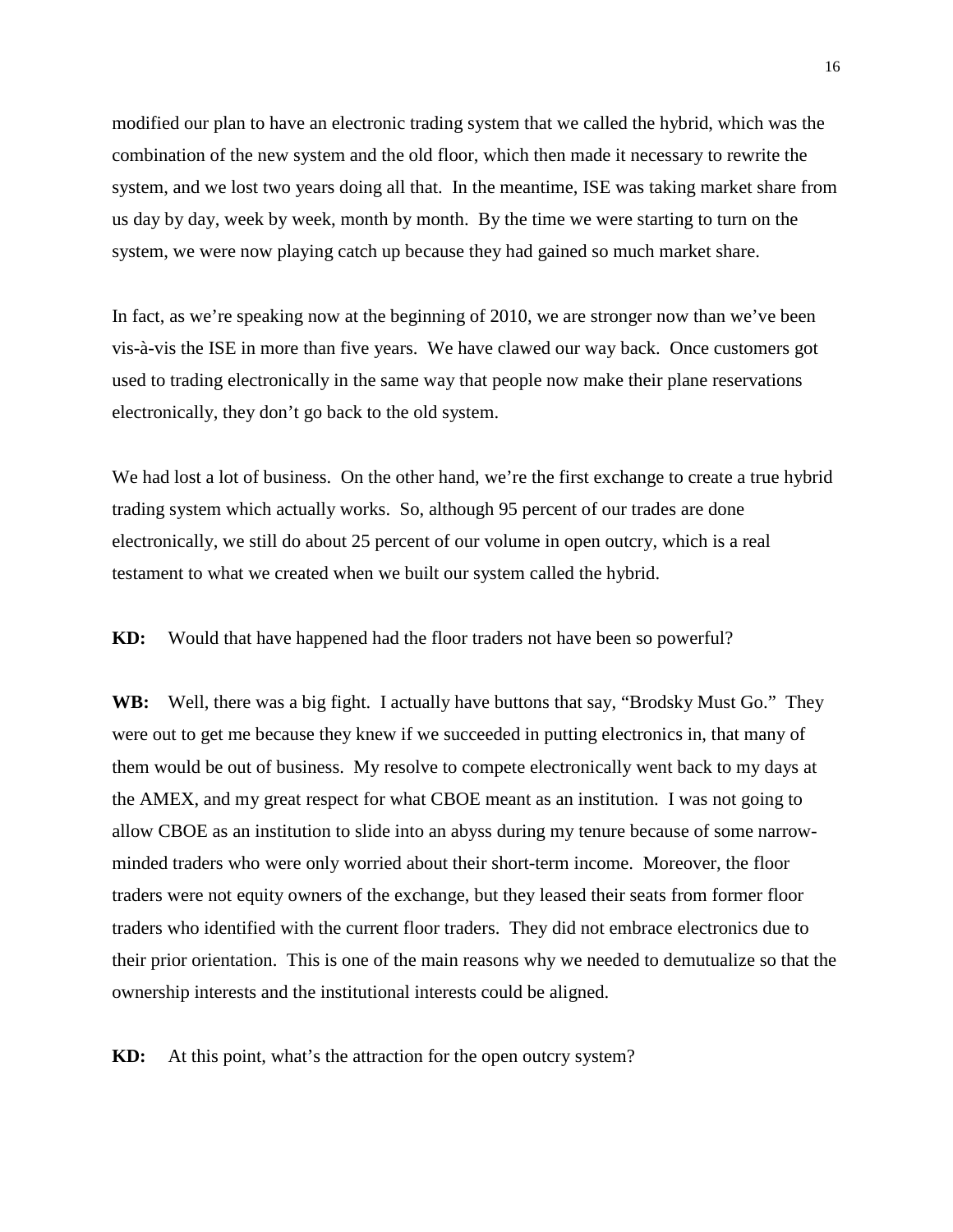WB: The answer is because customers want the business done that way. There are still trades that get done through human interaction and through negotiations, whether they're complex trades, very large trades, or they're trades when markets are very volatile where they want human judgment. We don't mandate how a customer's orders are executed. It's totally up to the customers. If you went down to our floor today, you would see major firms, such as Goldman Sachs and other firms that use their own or independent brokers, who rely on individual human beings to facilitate their orders only because they're willing to pay extra to have them done that way. That was because the New York Stock Exchange hoped to do so, but they were behind the eight ball because they hadn't prepared for electronic trading.

When John Thain took over, one of the first things he did is to buy Archipelago because it gave NYSE the electronic platform, but he didn't have much time to integrate and create a real hybrid, which they suffer from today.

**KD:** Other things that you were faced with at this point. You did a long-term strategic plan in the late '90s, early 2000s when you came in. Was demutualization a component of that from the very beginning?

**WB:** No, demutualization came somewhat later because, first of all, there were no exchanges in the United States demutualized before 2000. The first exchange in the world was Australia, and the very strong culture in Chicago of the power of floor members made demutualization kind of an anathema to them. Their view was, "I don't want the institution to make money. I'll make the money." So we ran them really as non-profit cooperatives. By the way, the New York Stock Exchange was no different. In fact over the years, many of the people who owned the seats had retired and were now leasing out their seats, and the seats became very profitable to the owners in terms of monthly rents. On both CBOE and the New York Stock Exchange, the rents were shockingly high, and the returns were better than you could get anyplace else. People who owned the seats said, "Why would I want this any differently?"

What really happened is that the Merc found itself in a very politically difficult situation where the whole governance structure was crumbling, and that was a factor regarding why I left the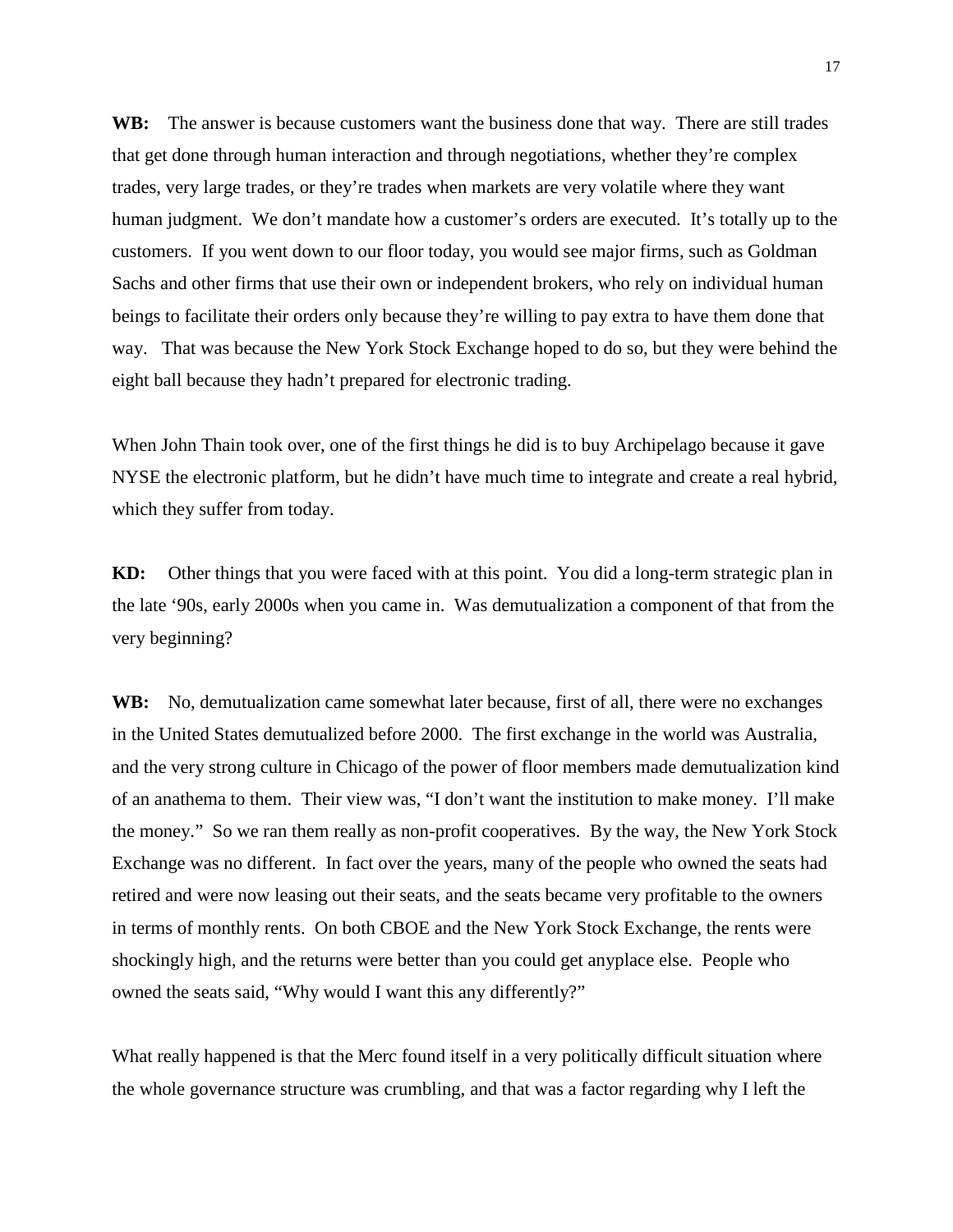Merc and came to the CBOE. It took several years after I left for that reality to come home to roost. The Merc didn't wake up one day and say, "Oh, we think we'll demutualize because our stock will be worth a lot." Managing the membership and the conflicts of interest within the membership really forced the Merc to demutualize. The demutualization inevitably led to the IPO. But then, the IPO was staggeringly successful because, at the time of the IPO, people had no idea what exchanges were worth.

The Merc stock went from thirty-five, literally, up to seven hundred, straight up, because people on the investment side, at the big brokerage firms and institutional investors started understanding the operating leverage of exchanges. Instead of giving the money back to the seat owners, if you could handle it within this corporate entity and make this a valuable business, all of a sudden, the stock was worth a lot. From the time the Merc went public and the stock shot up, it became almost inevitable that other exchanges would want to demutualize.

Of course, the CBOE had its own unique problem of this exercise-right issue with the Board of Trade, which has, until this year, made it impossible for us to demutualize. We are now here talking about our demutualization because we finally, after over four years, have freed ourselves of the litigation that's going to allow us to do the same.

**KD:** The idea, though, is that when all these exchanges are realizing this intrinsic value that had never been realized before, if CBOE doesn't do it, you were going to lose out. Was that the idea?

**WD:** Well, you lose out what I could call strategic optionality. People would come to us and say, "Hey, let's merge. Hey, let's do a deal together. Why don't we take over you, you take over us," or any of many strategic things that companies can do, we couldn't do it. If you have seat holders, to try to get them to vote to do something of a strategic nature is almost impossible. You had to create a corporate form where you could do things more like a public company as opposed to what was really a country club structure.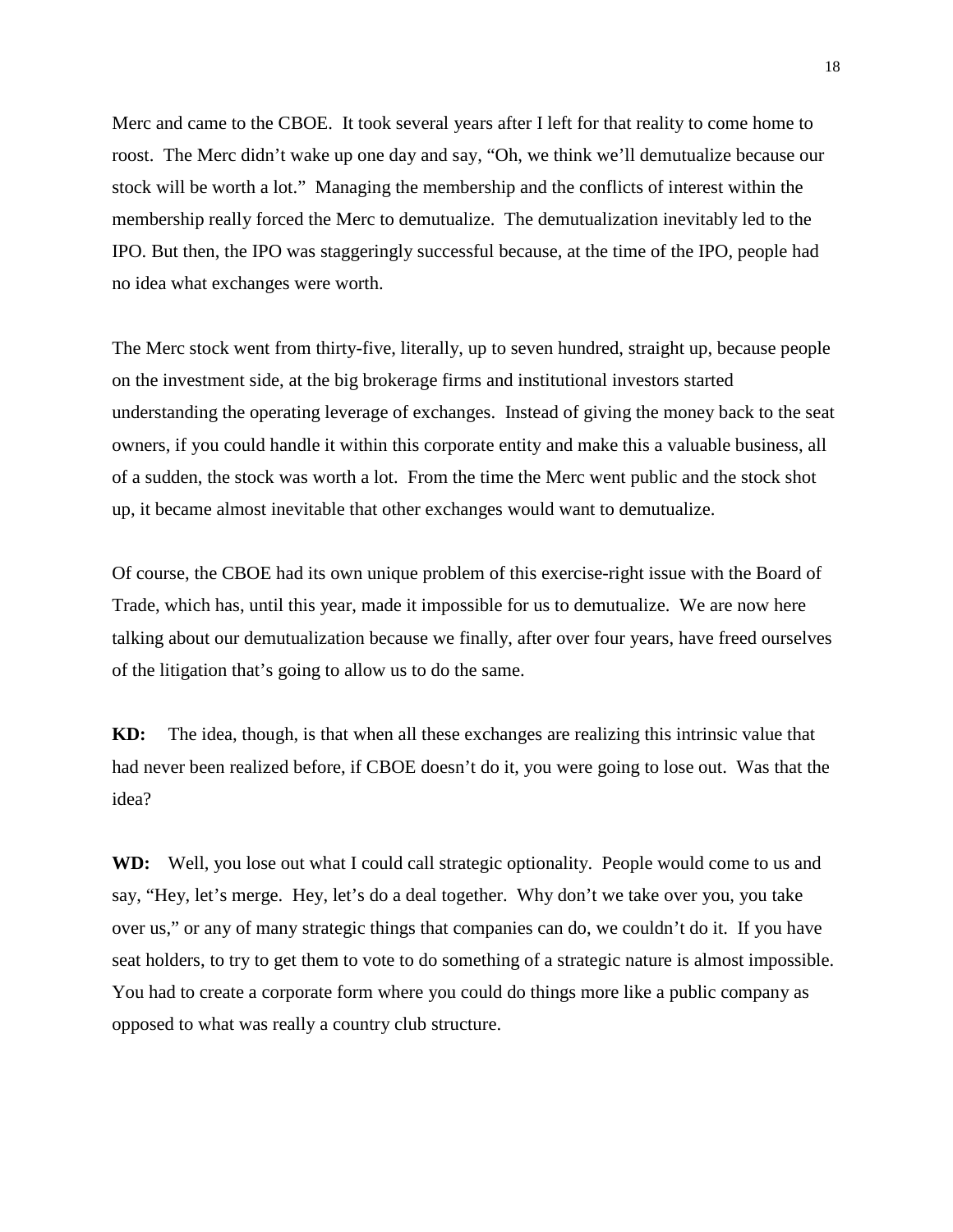**KD:** I've looked at this on the New York Stock Exchange and, of course, Dick Grasso's story is really tied up in working with the people on the floor and this big political power. How did you deal with that, and when did you hit the point where you could realize the things you wanted to realize for the CBOE above these self-interested people on the floor?

**WB:** There's no special point in time. What happened is, particularly with the advent of ISE, we were facing competition like we never had before, and ISE was run much more like a company, a normal company, and not like an exchange, because they never had seat owners who were individuals. They had firms such as Morgan Stanley, Bear Stearns, Interactive Brokers, Citadel – they were real businesses. When they would sit in a board room, they could make decisions as businesses, and we couldn't. I went to our board and I said, "We can't go on like this. We're going to have to run this place, even though we're not demutualized, as if we were." We have a great board, and people understood it at a macro level. We are now in our fourth year of running ourselves as a for-profit company, even though we literally are still technically a membership organization.

**KD:** Which is a really interesting concept. How do you do that? Do you set up profit centers?

**WB:** No. What we did is, instead of reducing our fees to minimize it, we wanted to show the world that we could be profitable in the same way that a demutualized exchange could be. We now have a very strong track record, which helps u in where we're going to go from here.

**KD:** Another landmark, opening the stock exchange. One would think you're going out of your core competency here – your thing is options, and all of the sudden, you've got a stock exchange. Tell me a little bit of the thinking behind that.

**WB:** Before we did that, we actually started a futures exchange. A futures exchange was significant in its own way also because we had this very special product which was called VIX. We wanted to trade it and we had two choices. We could have teamed up with another exchange, like the CME – which we could've done in a minute – or we could do it ourselves. We decided that we had enough competence because we built the electronic system for our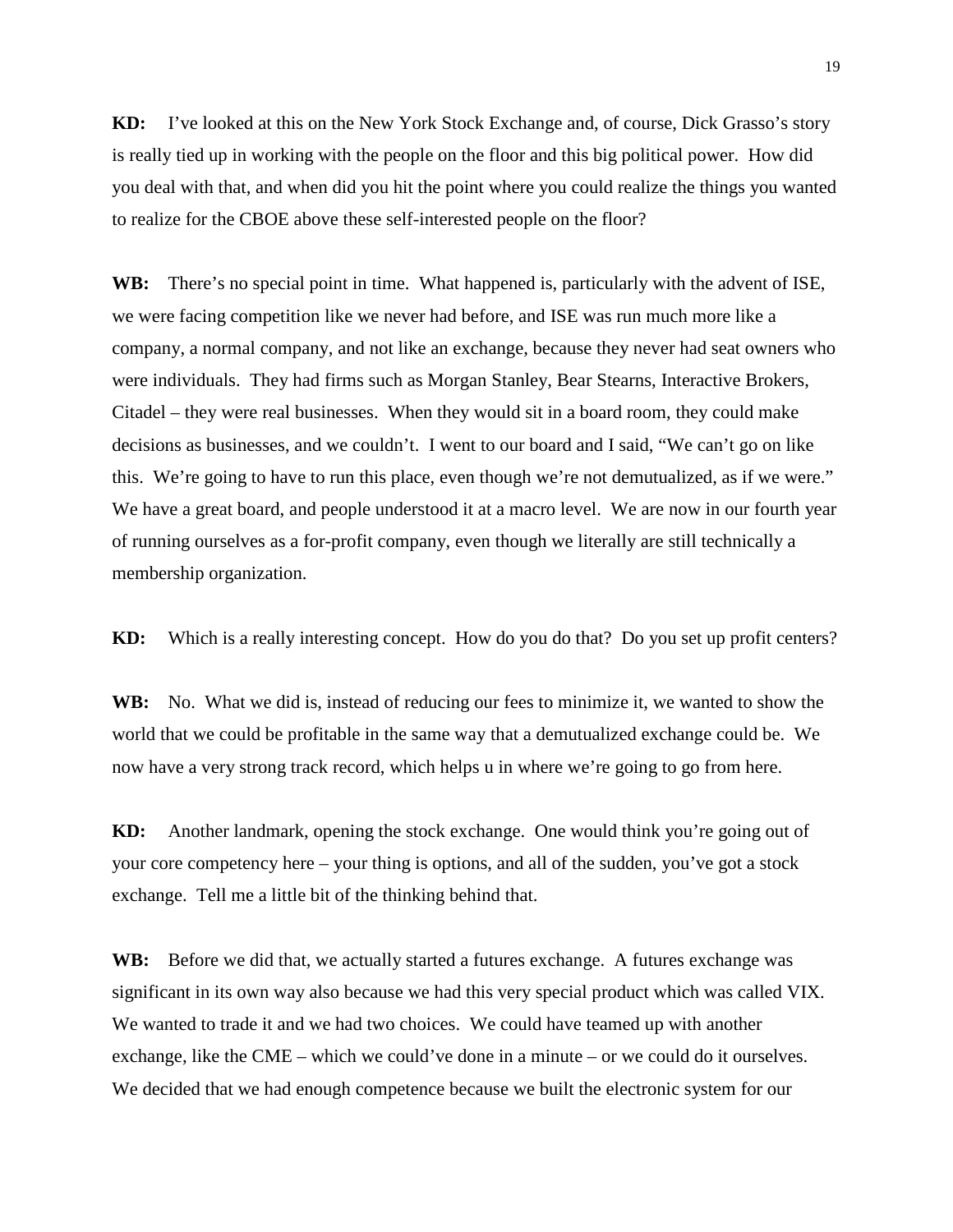option market. When we built it, we built it so it could handle what we called multiple platforms. One was to trade futures, one was to trade stocks, and one was to trade options.

Once we had the system in place, adding an exchange was easy. Our futures exchange actually drives a tremendous amount of business to our option market, because the VIX future basically settles into the S&P 500 options. Even though the futures volume on our futures exchange isn't so great, it adds lots of volume to our option market.

The Stock Exchange was really another aspect – again, having the electronic platform that runs the other markets, we could add a stock exchange very easily, and of course, it's all under the SEC, so we didn't have any problem getting approval there. The whole idea is to find ways for both our traders and our customers to do combination orders in options and stocks. Why send it to the New York Stock Exchange? Why send it to the Chicago Stock Exchange? Try to keep it within the same tent.

**KD:** My whole focus here is about SROs and the nature of self-regulation, and you've talked a lot about membership and the pre-demutualized organization. How is the self-regulation of the CBOE going to change?

WB: I don't see any major change occasioned by our demutualization. I haven't seen that at other exchanges either. Many exchanges have shed their self-regulatory function, giving it to FINRA, in particular. One of the things that CBOE has been very highly praised for is that, because it was the first options exchange, it was always the leader in understanding option markets and self-regulation. In fact, we right now do all the insider trading investigations on behalf of all the other options exchanges through an affiliate organization we call ORSA, which is the Options Regulatory Surveillance Authority.

I don't see any substantive change in the near future. There's clearly a trend toward more consolidation of regulation, and we do cooperate with FINRA. In fact, all of our sales practice investigations, which we used to do ourselves, we now have shifted to FINRA. I don't see any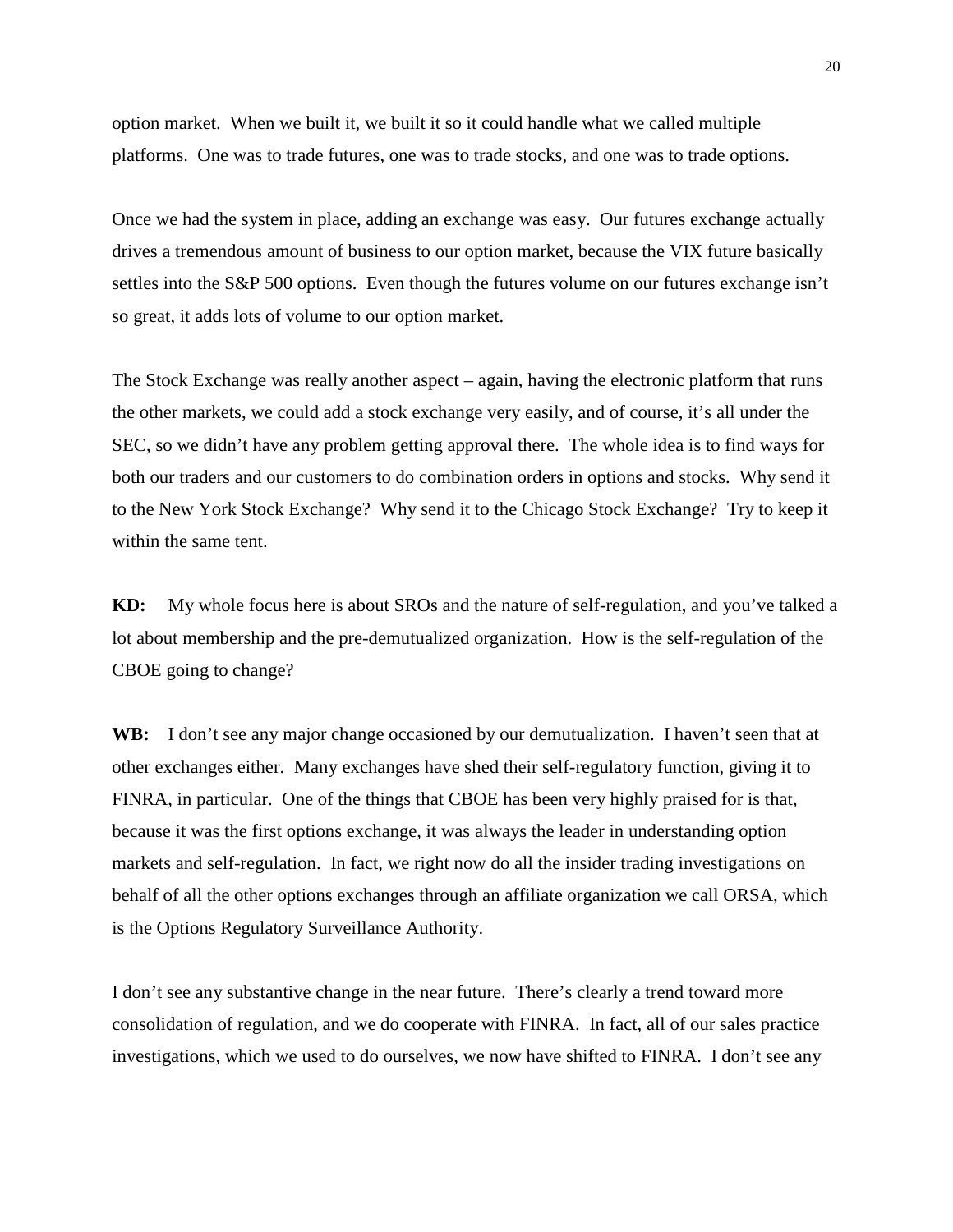real changes coming up. We take it very seriously. We're always gotten very high marks in the SEC in that regard.

**KD:** Is there anything that we haven't covered that you'd like to bring out at this point?

WB: We've covered a lot. One of the nice things about talking to you on January 5, 2010 is that in the last three or four days, we've had articles in the newspaper about options that five years ago I wouldn't have believed would have been front page news in *The Wall Street Journal.*  One of them was yesterday, literally, entitled, "Options Trading Grew Up in 2009." It's the second year in a row that more options have traded in the United States than futures. People look at futures as an industry, whereas options is a sub-industry of the securities industry. Yet, for the second year in the row, we have traded more options than futures. One of the reasons is that options have a very broad audience.

We at CBOE, and I think this must be said, have made an enormous contribution to the growth of the option business, not only in product innovation, and not only in regulatory activities in Washington, but in investor education. People say to me from all over the world – because I'm now serving for the first time as chairman for the World Federation of Exchanges, the first time anyone from a derivative market has ever held that position – "Why do options work so well in the United States, and not so well in London? Not so well in Frankfurt? No so well in Japan? Not so well in Singapore?"

The reason is that CBOE, from the very beginning, educated stock investors on how to use options to enhance their stock portfolio, whether it's to protect them from the downside or increase income, and not to teach people how to speculate, which we do if we are asked, but how to take people who want to own stocks for the long-term and enhance that experience. I think these are dividends that have paid off, and of course, all the other exchanges have benefited from it. CBOE has had the Options Institute for decades now where we've always wondered, why should we put all this money into it, we don't get a full return? But we still think it's worth it.

**KD:** Terrific. Thanks so much.